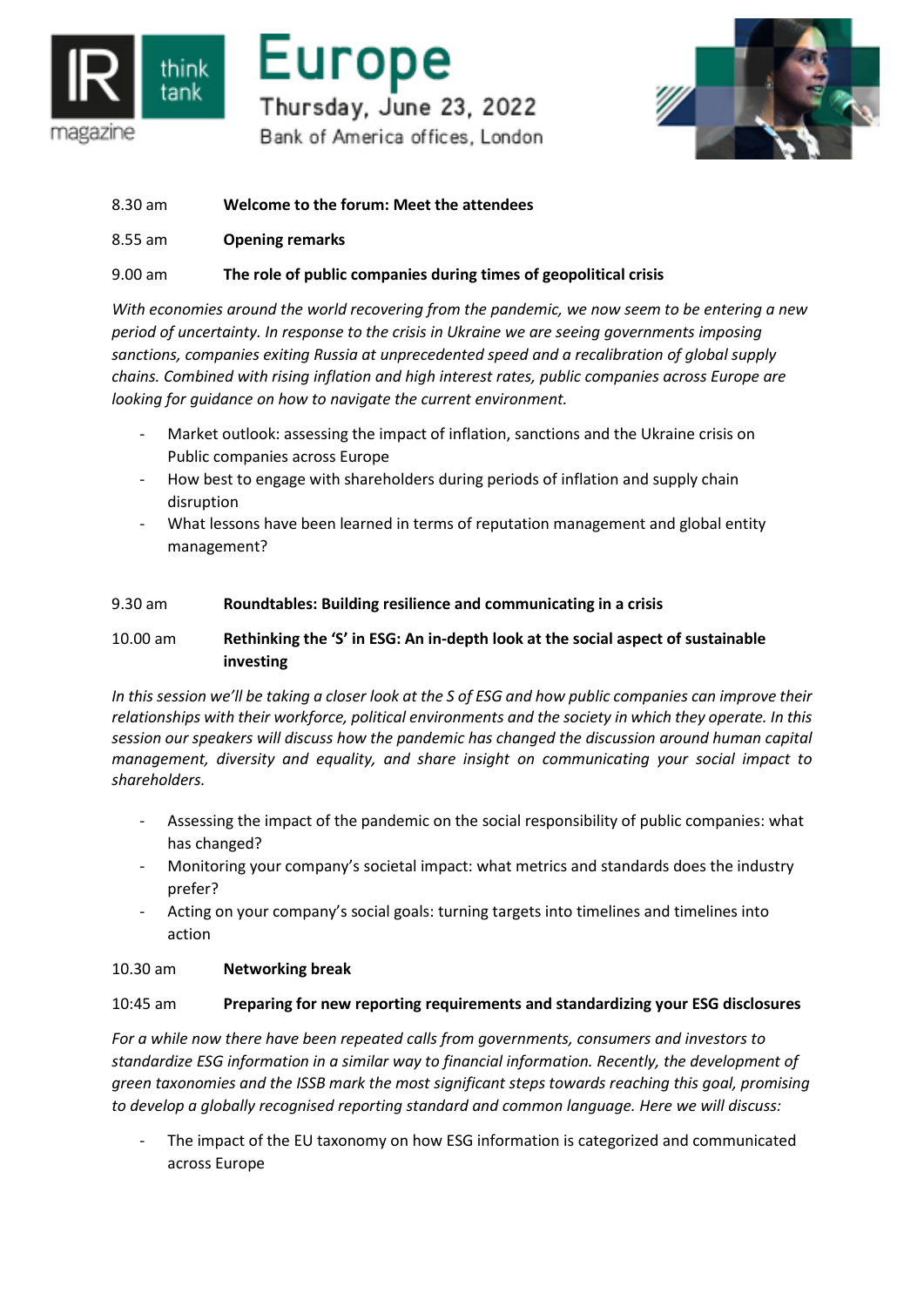- How will the formation of the ISSB change existing ESG reporting processes?
- Further integrating financial and 'non-financial' information: what needs to happen next?

## *Confirmed representative, Ctrl Print*

### 11:15 am **Roundtables: Collecting and reporting ESG information**

# 11.45 am **Aligning your ESG story with new global standards and evolving shareholder expectations**

*Staying compliant with changing regulations is crucial, but it is just important to ensure your company's efforts are communicated with your stakeholders in a clear and succinct way. In this panel, building on the trends discussed in the earlier session, our speakers will share practical insights on ESG story-telling that meet and exceed growing investor expectations.*

- Knowing what information to prioritize in your sustainability report
- Improving your ESG scores: how best to sell your ESG story to ratings agencies?
- ESG in the context of stakeholder capitalism: communicating your ESG story to a wider range of stakeholders

12:15 pm **Roundtables: Practical advice on communicating ESG with shareholders**

## 12.45 pm **Lunch**

## 1.45 pm **Capital raising in a hybrid world: trends in investor targeting**

*The transition to online working had a huge effect on the way public companies and capital markets interact with one another. One of the positives to come of the shift to hybrid working was the ability to connect more easily and directly with a broader range of potential investors. In this panel we'll discuss how public companies are leveraging this benefit to grow internationally, and how it's changing the way the buy-side and sell-side operate.*

- Growing your shareholder base in Europe: what do European investors want and how best to communicate with them?
- How has MiFID II impacted the role of the sell-side and their relationship with public companies?
- Directly targeting the buyside: recognising and avoiding common mistakes

#### 2.15.pm **Roundtables: practical insights on investor outreach**

# 2.45 pm **Shareholder engagement in a hybrid world: combining the convenience of virtual with the value of in-person**

*Whilst the benefits of going virtual are numerous, there is a growing demand for a return to inperson events. In this panel, we'll discuss how companies are managing the move back to face-toface, to what extend virtual meetings will remain, and how to successfully run a hybrid event in a way that combines the best – rather than the worst – of both worlds.*

- How are public companies managing the transition back to in-person events? Will multi-day conferences make a comeback?
- Running impactful hybrid roadshows: maximising engagement and shareholder participation
- What tools and technology do corporates and investors prefer?

#### 3.15 pm **Roundtables: reaching the right people in a hybrid environment**